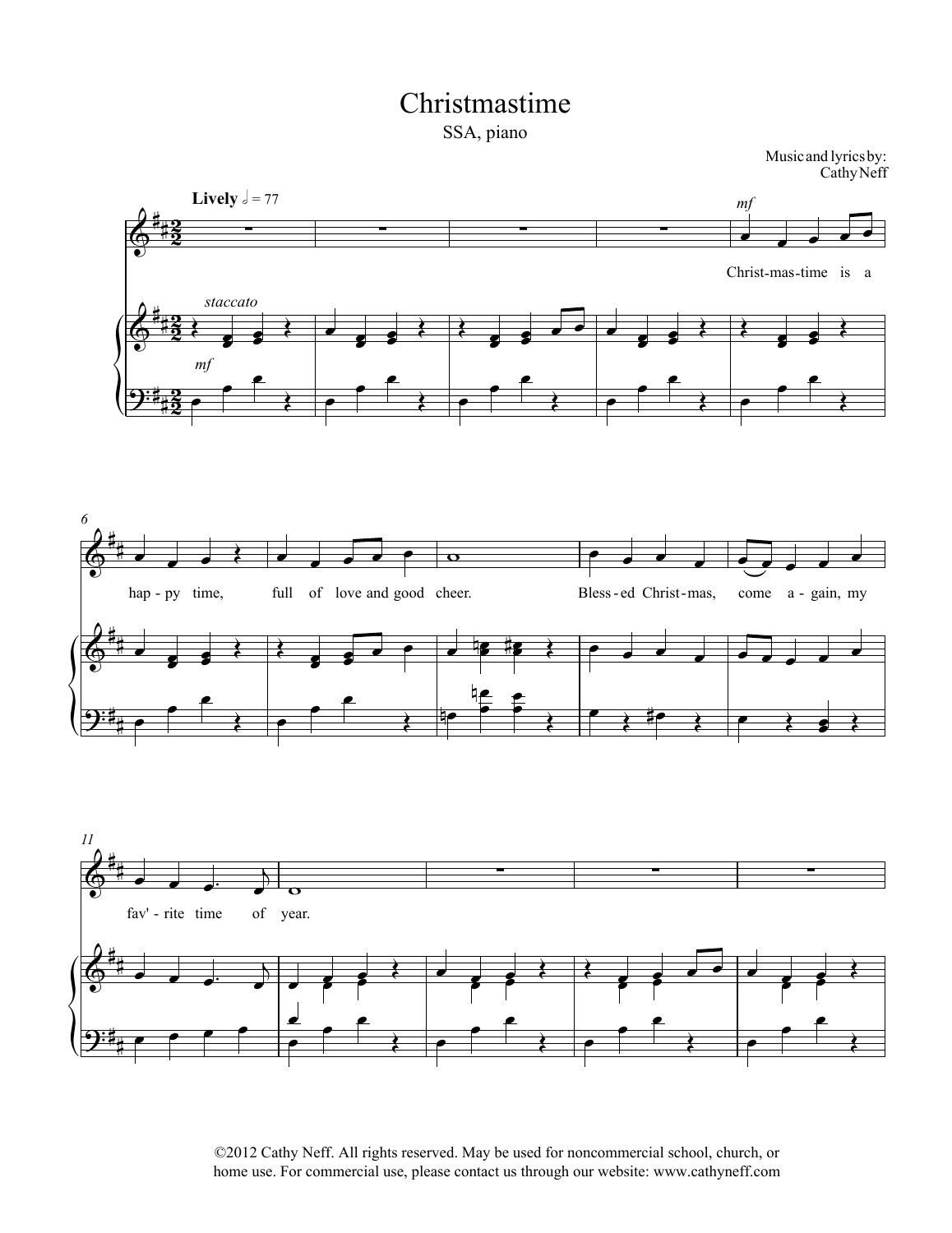## Christmastime









 $\overline{2}$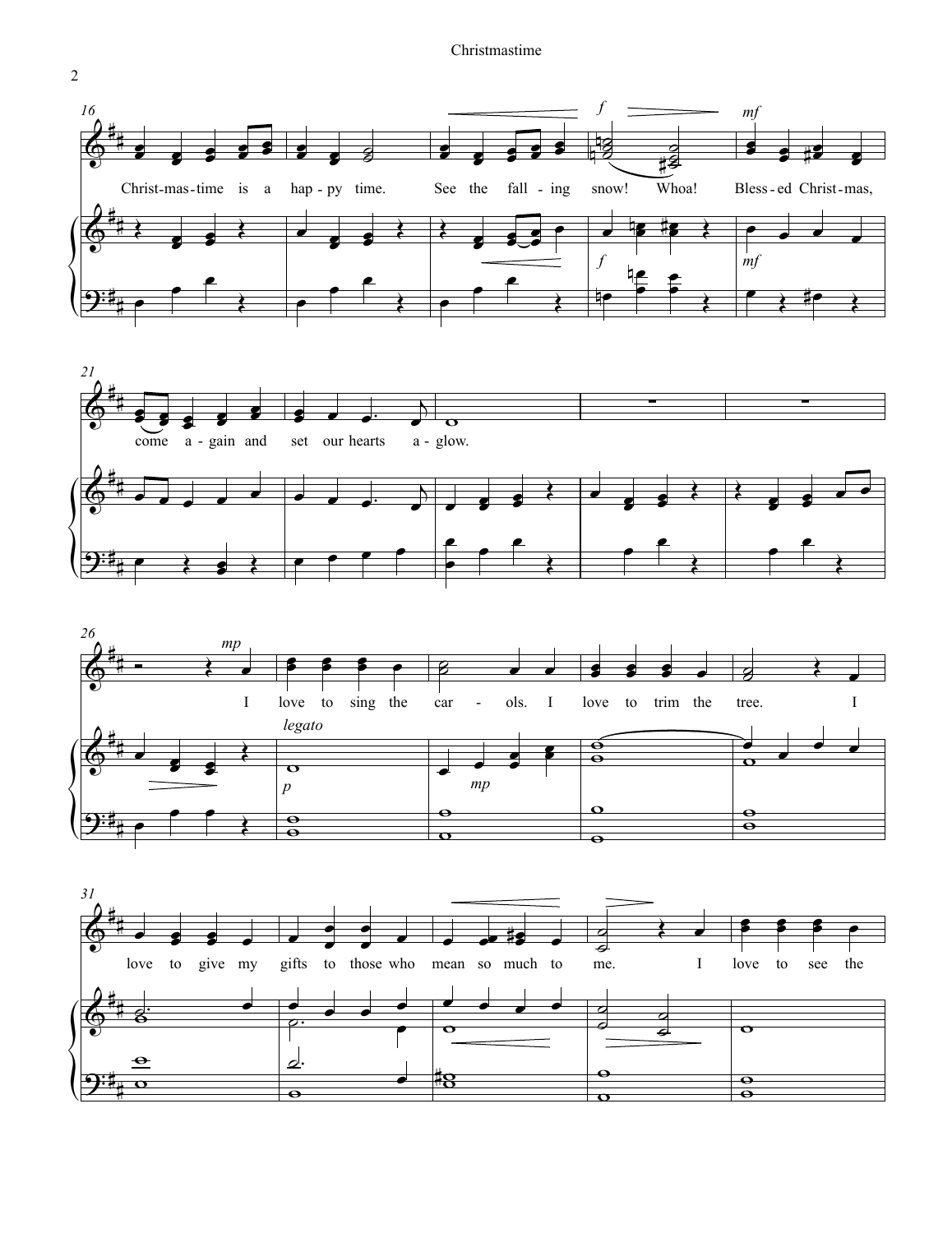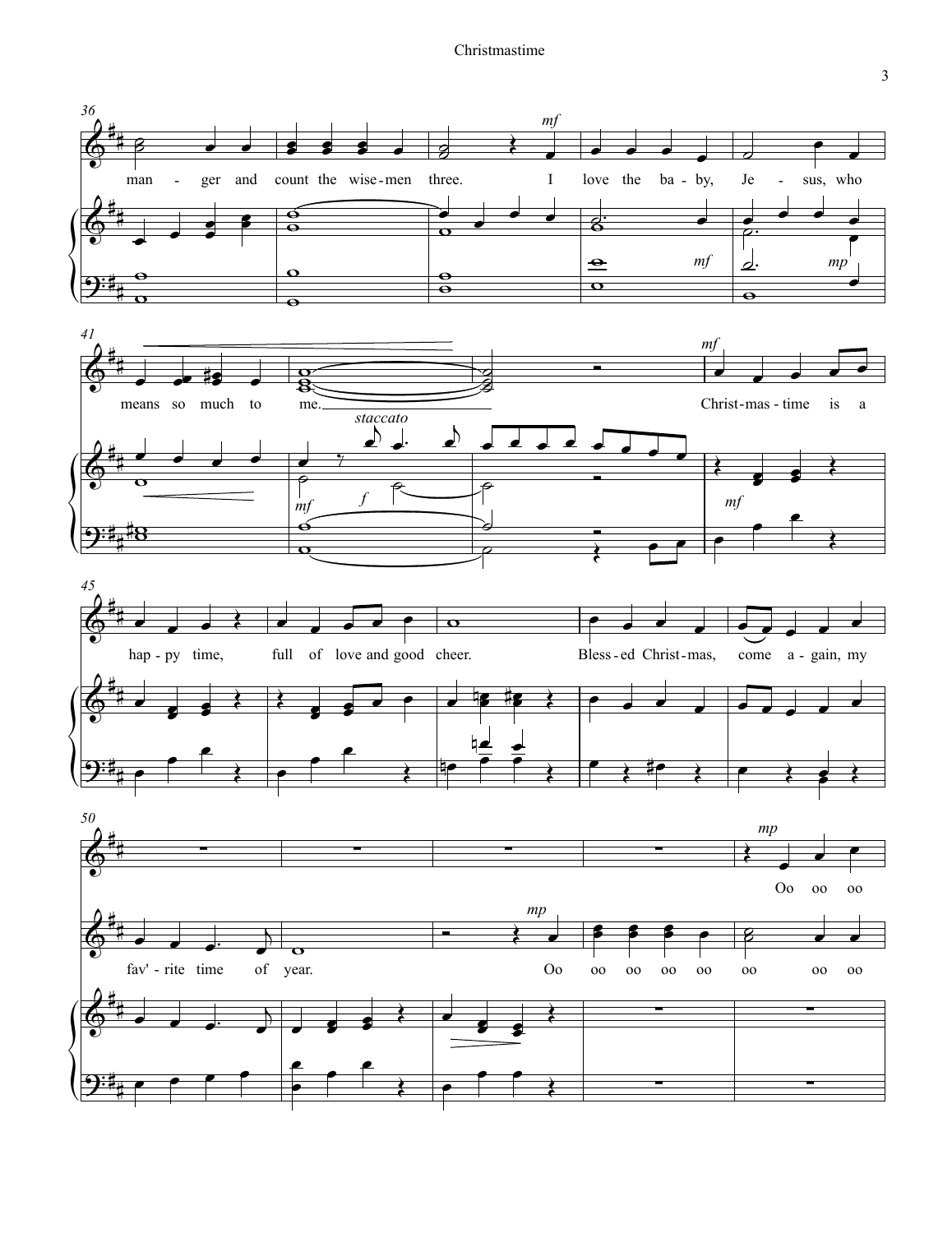





 $\overline{4}$